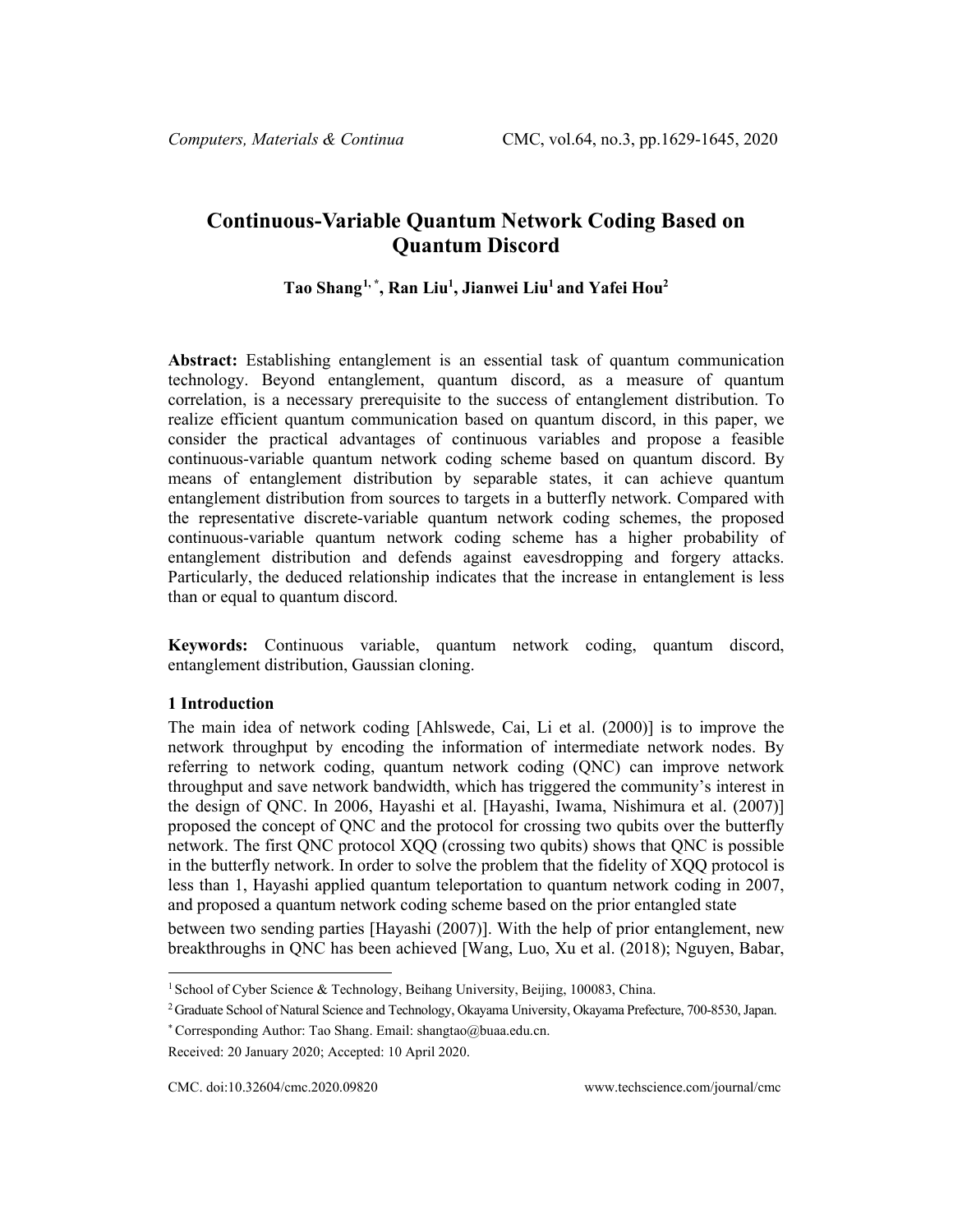Alanis et al. (2017); Li, Gao, Qin et al. (2018)]. To make long-distance quantum communication more efficient, Satoh et al. [Satoh, Le Gall and Imai (2012)] designed a QNC scheme for quantum repeaters in which adjacent nodes initially share one Einstein-Podolsky-Rosen (EPR) pair. The information carrier of all the above schemes is discrete variable, hence they are called discrete-variable quantum network coding (DVQNC) scheme. However, it is difficult for these schemes to prepare and detect single photons for encoding discrete information. For feasible applications in quantum communication, both theoretical and experimental investigations are increasingly concerned with continuous variables. In 2017, Shang et al. [Shang, Li and Liu (2017)] proposed two continuous-variable quantum network coding (CVQNC) schemes. The first scheme transmits two coherent states over butterfly network utilizing ADD/SUB operators and Gaussian cloning, and the fidelity of the first scheme is 1/2. The second scheme is based on continuous-variable quantum teleportation and transmit two coherent states faultlessly. In 2019, the CVQNC scheme against pollution attack [Shang, Li, Chen et al. (2019)] and quantum homomorphic signature scheme [Shang, Pei, Chen et al. (2019)] were proposed. From the perspective of transmitting classical information, these CVQNC schemes have better network throughput than the DVQNC schemes.

Entanglement is the underpinning of many fundamental quantum tasks and is regarded as a key resource in quantum information. In 2003, Cubitt et al. [Cubitt, Verstraete, Dür et al. (2003)] proposed a protocol called entanglement distribution by separable states (EDSS) protocol. It can be used to construct entanglement between two distant particles by sending a third particle which is not entangled with the two distant particles. In 2008, Mišta et al. [Mišta and Korolkova (2008)] found that the distribution of entangled states in Gaussian states is possible by using linear optics elements and a certain three-mode fully separable mixed Gaussian state which are available in experiments. Similarly, two modes of the state are entangled by mixing on two beam splitters in sequence, while the third particle is separable at all stages of the protocol. Then they proposed a simpler and more efficient protocol which results in continuous-variable entanglement distribution [Mišta and Korolkova (2009)]. Furthermore, it was shown that the amount of quantum discord between the distant particles and the carrier bounds the entanglement gain [Chuan, Maillard, Modi et al. (2012)]. In fact, discord results from the loss of information caused by quantum measurements, Ollivier et al. [Ollivier and Zurek (2001)] introduced it to quantify quantum correlation. We traced back the early roots of discord to the EPR-Bohr argument on completeness of quantum mechanics [Einstein, Podolsky and Rosen (1935); Wiseman (2013)], to Everett's thesis on universal wave function and relative-state formulation of quantum mechanics [DeWitt and Graham (2015)], to Lindblad's investigations of entropy and quantum measurements [Lindblad (1973)], etc. In the last decade, various aspects of discord was widely studied, such as calculation, operational meaning, ramifications, and applications. So it is worth devoting the study of entanglement from the perspective of quantum discord for efficient quantum communication.

In this paper, we design a CVQNC scheme based on quantum discord under the butterfly network. The scheme implements quantum entanglement distribution with less entanglement resources, because the continuous-variable EDSS (CV-EDSS) protocol provides new ideas of constructing entanglement via intermediate nodes in the butterfly network. The ADD operator and the SUB operator are applied to encode operation and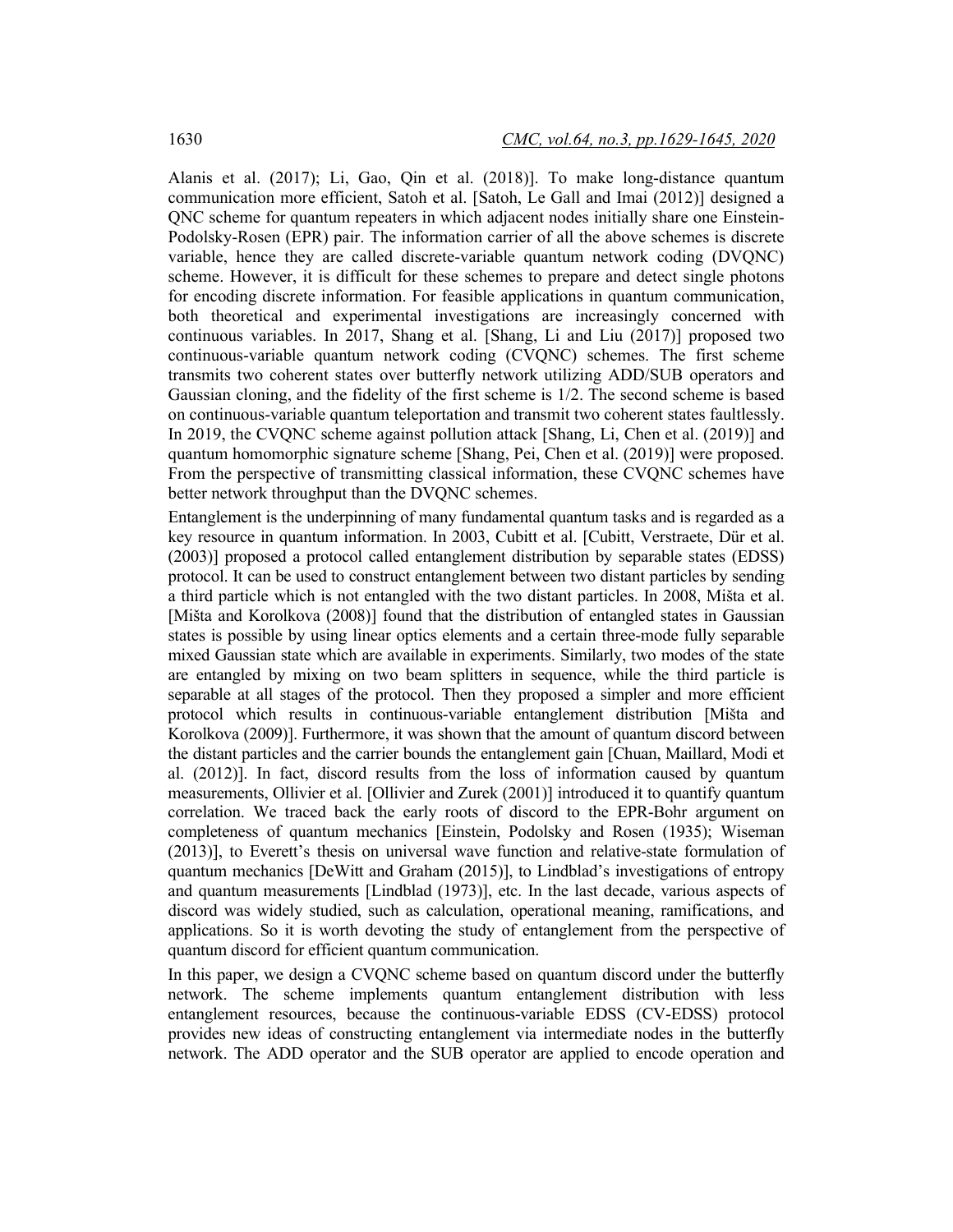decode operation, while Gaussian cloning is used to simulate the copy operation of QNC. Also, considering practical advantage, we utilize continuous variables for QNC to increase the success probability of transmitting the ancillary mode to the corresponding target.

The main contributions of our work are:

(1) *A CVQNC scheme based on quantum discord is proposed.* The basic operation of ADD/SUB operators and Gaussian cloning are provided. Based on the butterfly network, two separable auxiliary modes are transmitted between source nodes and target nodes, achieving continuous-variable entanglement distribution. As a result, the fidelity of the link for transmitting the ancillary modes from sources to targets is  $1/2$ . Each target node receives  $4\log_2 N$  bits of classical information via one network transmission. Also, our scheme can defend against eavesdropping and forgery attacks.

(2) *Theoretical results based on quantum discord are deduced.* The relationship between entanglement distribution and quantum discord is quantified and the theorem that the entanglement gain between source nodes and target nodes is less than or equal to quantum discord is deduced.

This paper is organized as follows. In Section 2, we introduce related works, including continuous-variable EDSS, ADD/SUB operators and Gaussian cloning. Section 3 gives a CVQNC scheme based on quantum discord. Section 4 focuses on the scheme analysis in term of performance and security. Section 5 is our conclusion.

## **2 Related works**

## *2.1 Continuous-variable entanglement distribution by separable states (CV-EDSS)*

By sending a separable ancillary mode *c* from Alice to Bob, the CV-EDSS protocol [Mišta Jr. and Korolkova (2009)] aims to entangle mode *a* at Alice with separable mode  $b$  at Bob (see Fig. 1).

Step 1. Alice prepares the mode *a* and the mode *c* in a pure single-mode squeezed state with covariance matrix (CM)  $\gamma_a$  and  $\gamma_c$ . Bob prepares the mode *b* in the vacuum state. The CMs are

$$
\gamma_a = \begin{bmatrix} e^{\pm 2t} & 0 \\ 0 & e^{\mp 2t} \end{bmatrix}, \gamma_b = I, \gamma_c = \begin{bmatrix} e^{\pm 2t} & 0 \\ 0 & e^{\mp 2t} \end{bmatrix}
$$
 (1)

where the squeezing parameter is  $t \ge 0$ , *I* is a two-dimensional identity matrix. Then according to the Gaussian distribution with correlation matrix  $Q(x)$ , Alice and Bob respectively displace their own modes by random correlated displacements

$$
Q(x) = x \begin{pmatrix} I - \sigma_z & \sqrt{2}(\sigma_z - I) & 0 \\ \sqrt{2}(\sigma_z - I) & 4I & \sqrt{2}(\sigma_z + I) \\ 0 & \sqrt{2}(\sigma_z + I) & \sigma_z + I \end{pmatrix}
$$
 (2)

where  $\sigma_z$  denotes the *z* Pauli matrix and  $x \ge 0$ . As a result, a three-mode fully separable Gaussian state with a CM Eq. 3 will be prepared.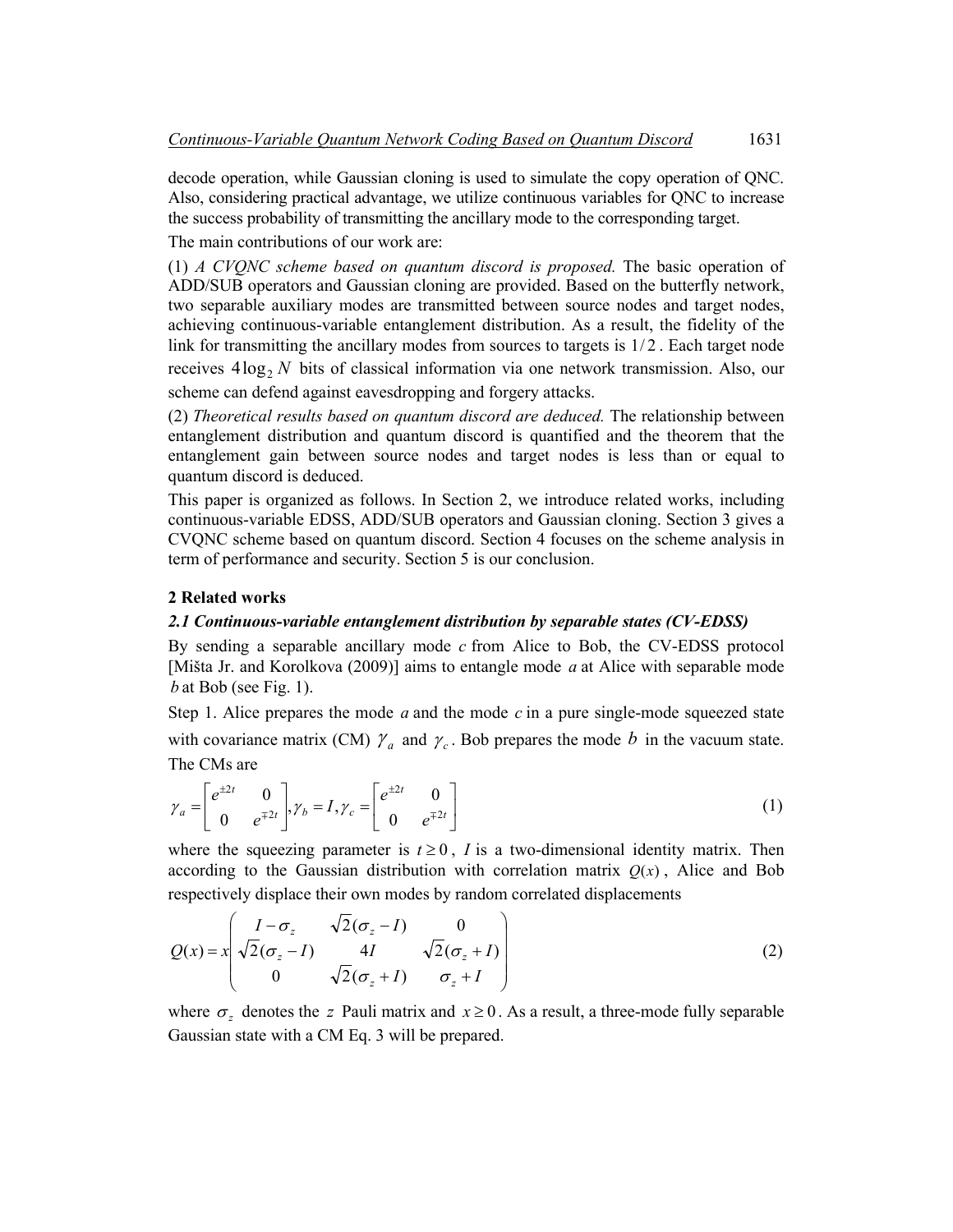$$
\gamma_1 = \gamma_a \oplus \gamma_b \oplus \gamma_c + Q \tag{3}
$$



**Figure 1:** This is the process of continuous variables entanglement distribution by separable Gaussian states. Empty ellipses represent that modes *a* and *c* which are in the momentum and position-squeezed vacuum states, and empty circle represents that mode *b* is in a vacuum state

Step 2. The modes *a* and *c* are superimposed on a balanced beam splitter  $BS_{ac}$  described by the matrix

$$
U_{ac} = \begin{pmatrix} \frac{1}{\sqrt{2}}I & 0 & \frac{1}{\sqrt{2}}I \\ 0 & I & 0 \\ \frac{1}{\sqrt{2}}I & 0 & -\frac{1}{\sqrt{2}}I \end{pmatrix}
$$
 (4)

Thus the CM turns to

$$
\gamma_2 = U_{ac}\gamma_1 U_{ac}^T = \begin{bmatrix} mI & 2x\sigma_z & n\sigma_z \\ 2x\sigma_z & (1+4x)I & -2xI \\ n\sigma_z & -2xI & mI \end{bmatrix}
$$
 (5)

where  $m = \cosh(2t) + x$ ,  $n = \sinh(2t) - x$ . The state is separable with respect to *b* − *ac* splitting and for 2  $x \ge \frac{e^{2t} - 1}{2}$ , also with respect to *c* − *ab* splitting.

Step 3. The mode *c* is mixed with mode *b* on a balanced beam splitter  $BS_{bc}$  described by the matrix

$$
U_{bc} = \begin{pmatrix} I & 0 & 0 \\ 0 & \frac{1}{\sqrt{2}}I & \frac{1}{\sqrt{2}}I \\ 0 & \frac{1}{\sqrt{2}}I & -\frac{1}{\sqrt{2}}I \end{pmatrix}
$$
 (6)

Then the CM turns to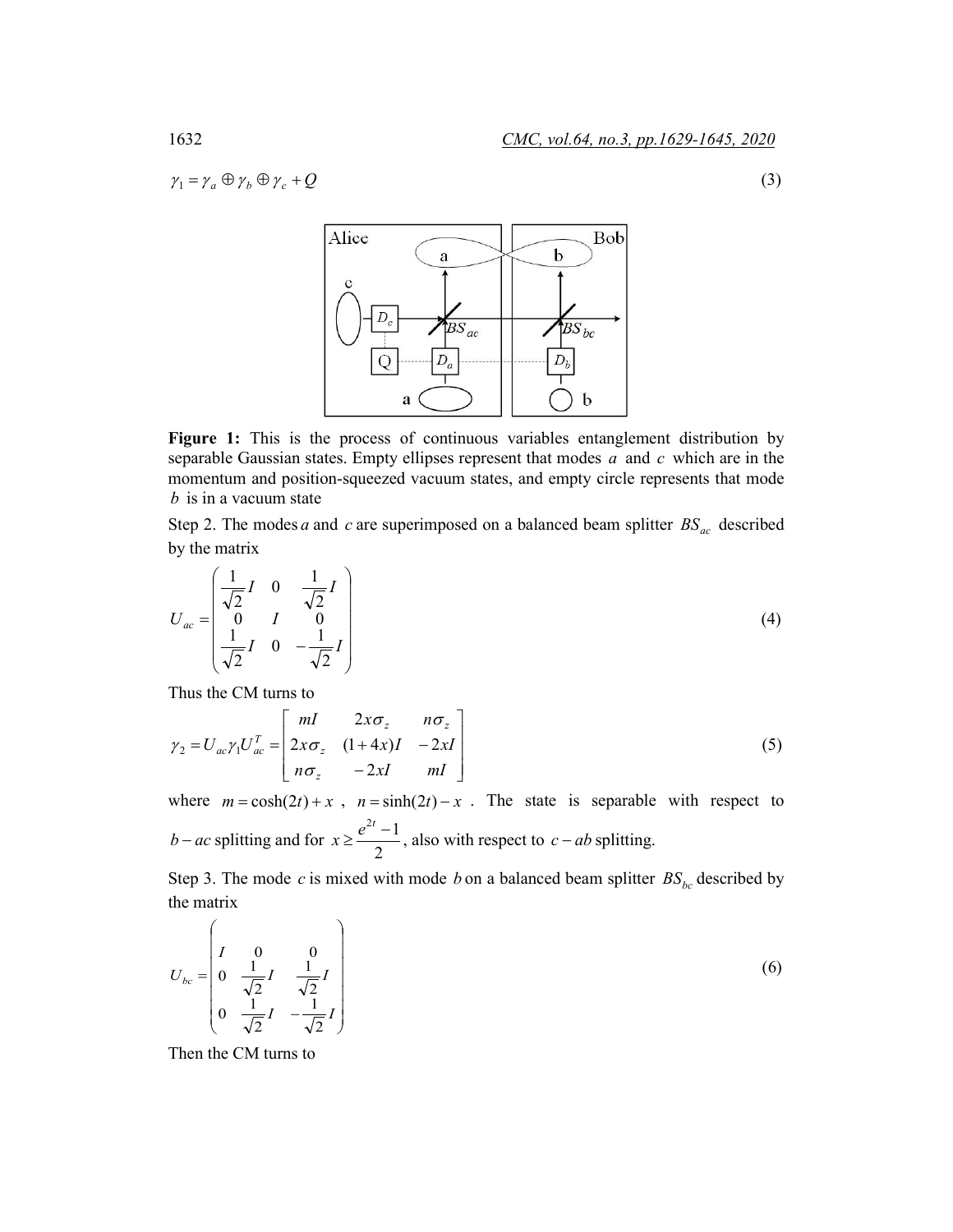$$
\gamma_3 = U_{bc} \gamma U_{bc}^T = \begin{pmatrix} mI & \frac{2x+n}{\sqrt{2}} \sigma_z & \frac{2x-n}{\sqrt{2}} \sigma_z \\ \frac{2x+n}{\sqrt{2}} \sigma_z & \frac{1+m}{2} I & \frac{1+4x-m}{2} I \\ \frac{2x-n}{\sqrt{2}} \sigma_z & \frac{1+4x-m}{2} I & \frac{1+8x+m}{2} I \end{pmatrix}
$$
(7)

We denote the reduced state of the mode *a* and the mode *b* is the matrix  $\gamma_{3,ab}^{(T_b)}$  and the CM  $\gamma_{3,ab}$  is in the block form  $\gamma_{3,ab} = \begin{vmatrix} 1 & c \\ c^T & R \end{vmatrix}$ J  $\setminus$  $\overline{\phantom{a}}$  $\gamma_{3,ab} = \begin{pmatrix} A & C \\ C^T & B \end{pmatrix}$ , where A, B and C are 2×2 submatrices.

By computing the lower symplectic eigenvalue  $\nu$  of the matrix  $\gamma_{3,ab}^{(T_b)}$ , we conclude that the mode *a* and the mode *b* was finally entangled by the interference on the beam splitter  $BS_{bc}$ . The eigenvalue is

$$
v = \sqrt{\frac{\kappa - \sqrt{\kappa^2 - 4 \det(\gamma_{3,ab})}}{2}}
$$
\n(8)

where

$$
\det(\gamma_{3,ab}) = \left[\frac{1+\cosh(2t)}{2} + (e^{-2t} + \frac{1}{2})x\right]^2,\tag{9}
$$

$$
\kappa = \det(A) + \det(B) - 2\det(C) = m^2 + (n+2x)^2 + \frac{(m+1)^2}{4}.
$$
 (10)

By calculating the logarithmic negativity given by the formula  $E_N = -\log_2 v$ , we can also quantify the amount of distributed entanglement. For *t* > 0 and 2  $x = \frac{(e^{2t} - 1)}{2}$ , we get  $v < 1$ , therefore the modes *a* and *b* are entangled for an arbitrarily small nonzero squeezing parameter.

In this protocol, two modes of the state are entangled by mixing them sequentially with the third separable mode on two beam splitters. Beyond point-to-point communication, it can help construct the entanglement between sources and targets via intermediate nodes, especially in a butterfly network. By encoding the quantum states, the information of the third mode in EDSS will be hidden and guarantee that the modes *a* and *b* will be entangled ultimately between sources and targets.

# *2.2 ADD/SUB operators*

After mixing two single-mode states  $|\alpha_1\rangle = |x_1 + ip_1\rangle$  and  $|\alpha_2\rangle = |x_2 + ip_2\rangle$  on a 50:50 beam splitter, the position and momentum operators will be

$$
x_1 = (x_1 - x_2) / \sqrt{2}, p_1 = (p_1 - p_2) / \sqrt{2}
$$
\n(11)

$$
x_2 = (x_1 + x_2) / \sqrt{2}, p_2 = (p_1 + p_2) / \sqrt{2}.
$$
 (12)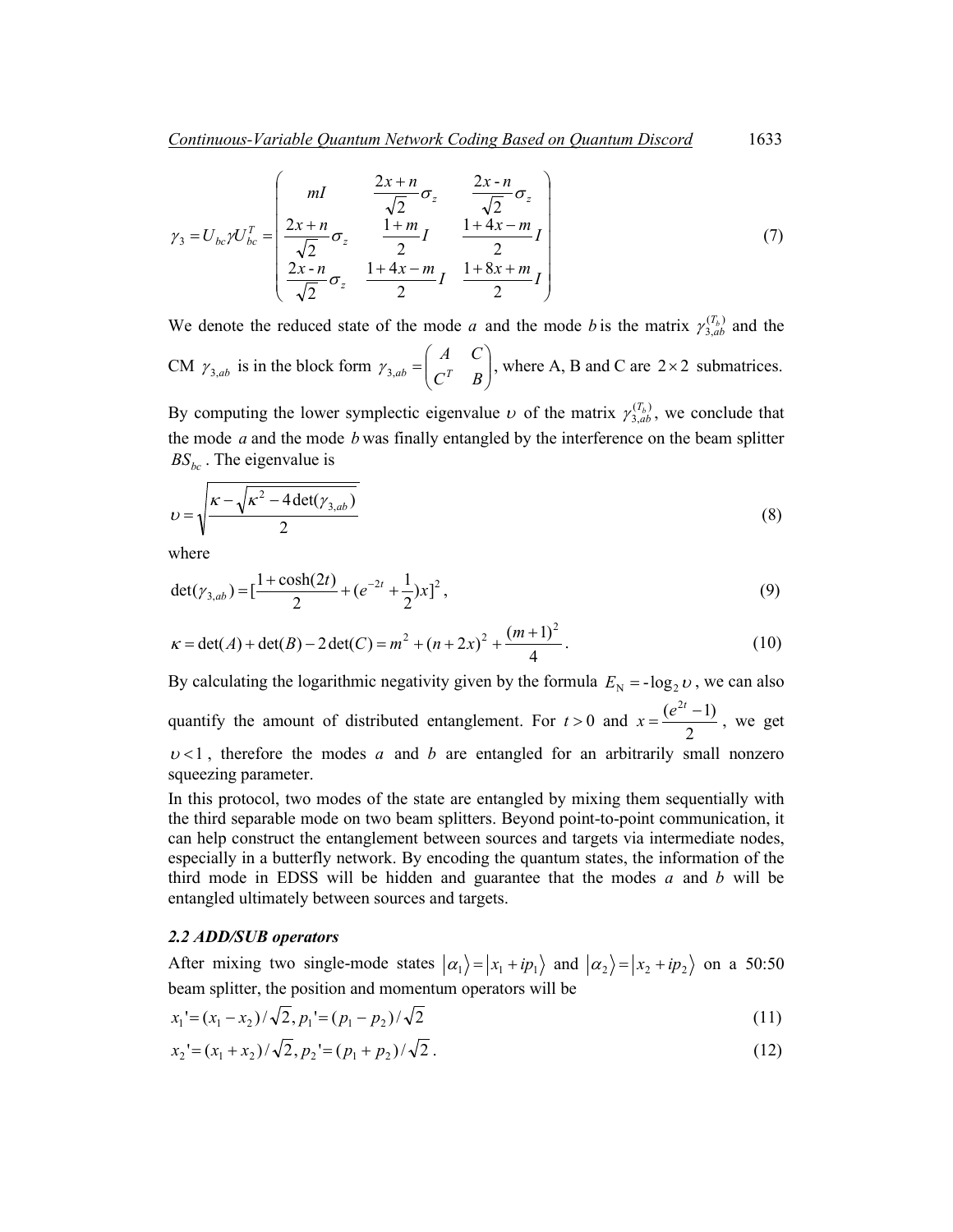Thus, we can obtain the add state of the two single-mode states by amplifying  $(x_2, p_2)$ . Similarly, we can obtain the subtract state by amplifying  $(x_1, p_1)$ . We give a diagram of ADD/SUB operators (see Fig. 2). The 50 :50 beam splitter *BS* mixes the input states. One of the beams of BS is selected as the input of the noiseless linear amplifier (NLA). After the amplification process with a factor  $g = \sqrt{2}$ , we get the desired state  $|\alpha_+\rangle = |\alpha_1 + \alpha_2\rangle$  or  $|\alpha_-\rangle = |\alpha_1 - \alpha_2\rangle$ .



**Figure 2:** Diagram of ADD/SUB operators

Hence the ADD operator and the SUB operator are defined [Shang, Li and Liu (2017)] as follows:

$$
ADD(|\alpha_1\rangle, |\alpha_2\rangle) = |(x_1 + x_2) + i(p_1 + p_2)\rangle
$$
\n(13)

$$
SUB(|\alpha_1\rangle, |\alpha_2\rangle) = |(x_1 - x_2) + i(p_1 - p_2)\rangle
$$
\n(14)

We apply the ADD operator and the SUB operator to encode and decode coherent states (see Fig. 3).



**Figure 3:** Encode and decode coherent states by applying the ADD operator and SUB operator

At the source node, we obtain the encoded state

$$
|\alpha_e\rangle = ADD(|\alpha_1\rangle, |\alpha_2\rangle) = |(x_1 + x_2) + i(p_1 + p_2)\rangle
$$
\n(15)

by applying the ADD operator to two coherent states  $|\alpha_1\rangle = |x_1 + ip_1\rangle$  and  $|\alpha_2\rangle = |x_2 + ip_2\rangle$ .

At the target node, we obtain the decoded state

$$
|\alpha_d\rangle = SUB(|\alpha_e\rangle, |\alpha_2\rangle) = |x_1 + ip_1\rangle = |\alpha_1\rangle
$$
\n(16)

by applying the SUB operator to  $|\alpha_e\rangle$ ,  $|\alpha_2\rangle$ .

So the state  $|\alpha_1\rangle$  or  $|\alpha_2\rangle$  which is input to the ADD operator can be decoded by the SUB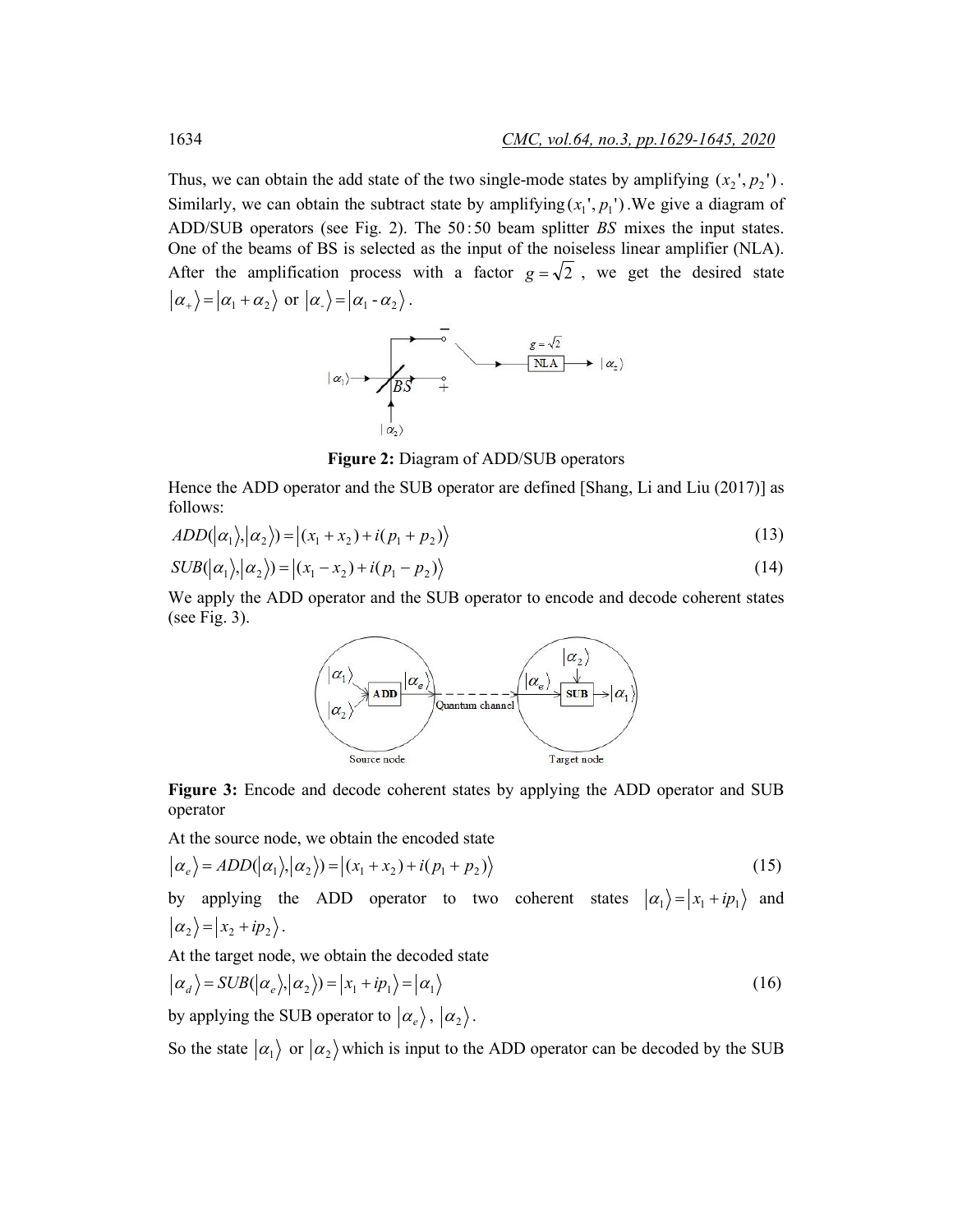operator.

## *2.3 Gaussian cloning (GC)*

Cloning is an important step in the implementation of QNC. For discrete variables, quantum cloning techniques can be classified into two types. Definitive cloning performs unitary transformations during the entire cloning process. Probabilistic cloning performs unitary transformation and quantum measurement during cloning. Quantum no-cloning theorem governs both types of quantum cloning.

Duan et al. [Duan and Guo (1998a, 1998b)] proposed the probabilistic cloning technique which introduces quantum measurements to accurately clone a set of linearly independent quantum states with a certain probability. For continuous variables, approximate cloning schemes are used to simulate the copying operation. Cerf et al*.* [Cerf, Ipe and Rottenberg (2000)] proposed that the set of input states to be copied was restricted to Gaussian states and derived the optimal cloning fidelity. Here, we introduce a Gaussian cloning machine for continuous variables.

Gaussian cloning machine can be used to simulate the copying operation for coherent states.  $\alpha_0$  denotes the input coherent state and the output of the Gaussian cloning machine is

$$
\hat{\rho} = \int d^2 \alpha G(\alpha) |\alpha_0 + \alpha\rangle\langle\alpha_0 + \alpha| \tag{17}
$$

where the displacement error  $\alpha = x + ip$  consists of the position error *x* and the phase error  $p \cdot x$  and  $p$  obey the bivariate Gaussian distribution with zero mean and a variance of  $1/4$ , i.e.,

$$
P(x, p) = \frac{2}{\pi} \exp[-2(x^2 + p^2)].
$$
\n(18)

So the distribution function of

$$
G(\alpha) = \frac{2}{\pi} \exp(-2|\alpha|^2). \tag{19}
$$

The fidelity of the Gaussian cloning machine is calculated as follows:

$$
f = \left\langle \alpha_0 | \hat{\rho} | \alpha_0 \right\rangle = \frac{2}{\pi} \int d^2 \alpha e^{-3|\alpha|^2} = \frac{2}{3}
$$
 (20)

In summary, the set of input states to be copied is restricted to Gaussian states and the optimal cloning fidelity is  $2/3$ . So Gaussian cloning can be an effective operation used to simulate the copy operation of QNC.

## **3 CVQNC scheme based on quantum discord**

The CV-EDSS protocol constructs entanglement between two distant locations. Gaussian cloning clones quantum states with a certain probability. These two basic operations provide basic conditions to design a CVQNC scheme. Fig. 4 shows the setting of the proposed CVQNC scheme.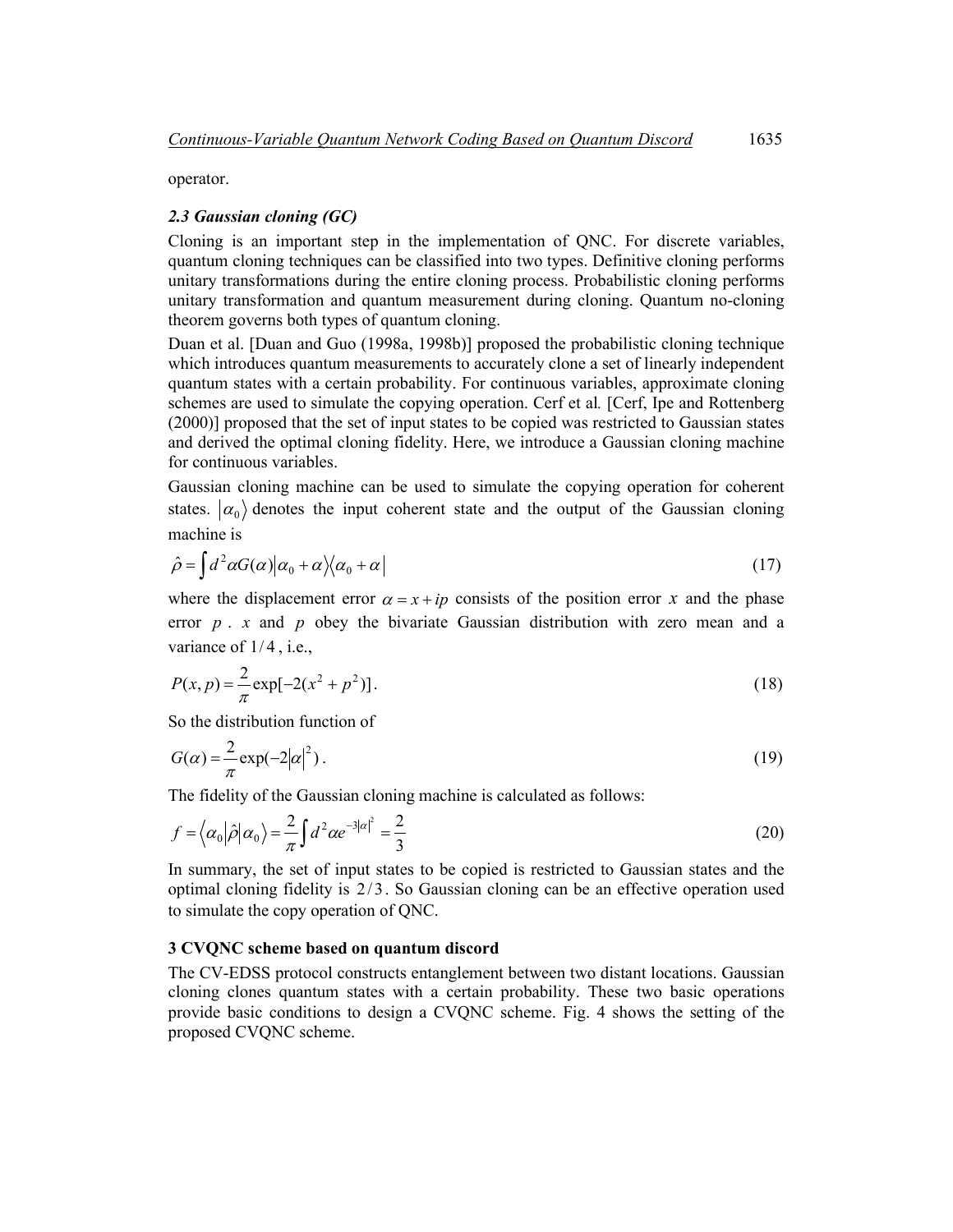Our CVQNC scheme is described as follows:

Step 1. (Preparation) The modes  $a_1, b_1, c_1$  are prepared at the nodes  $s_1, t_1$ . The modes  $a_2, b_2, c_2$  are prepared at the nodes  $s_2, t_2$ . Here  $a_1, c_1, a_2, c_2$  are pure single-mode squeezed states and  $b_1$ ,  $b_2$  are the vacuum state. The CMs are

$$
\gamma_{a_j} = \begin{bmatrix} e^{\pm 2t} & 0 \\ 0 & e^{\mp 2t} \end{bmatrix}, \gamma_{b_j} = I, \gamma_{c_j} = \begin{bmatrix} e^{\pm 2t} & 0 \\ 0 & e^{\mp 2t} \end{bmatrix}, j = 1, 2.
$$
 (21)

Then Alice and Bob displace locally their modes by random correlated displacements distributed according to the Gaussian distribution with correlation matrix

$$
Q_j(x) = x \begin{pmatrix} I - \sigma_z & \sqrt{2}(\sigma_z - I) & 0 \\ \sqrt{2}(\sigma_z - I) & 4I & \sqrt{2}(\sigma_z + I) \\ 0 & \sqrt{2}(\sigma_z + I) & \sigma_z + I \end{pmatrix}, j = 1, 2.
$$
 (22)

As a result, they prepare by LOCC a three-mode fully separable Gaussian state with CM as follows:

$$
\gamma_{1_j} = \gamma_{a_j} \oplus \gamma_{b_j} \oplus \gamma_{c_j} + Q_j, j = 1, 2. \tag{23}
$$



**Figure 4:** New CVQNC scheme

Step 2. At the node  $s_1$ , the modes  $a_1$  and  $c_1$  mix on a balanced beam splitter  $BS_{a,c_1}$ . At the node  $s_2$ , the modes  $a_2$  and  $c_2$  mix on a balanced beam splitter  $BS_{a,c}$ . Then we obtain two three-mode systems. The corresponding CMs are

$$
\gamma_{2_j} = U_{a_j c_j} \gamma_1 U_{a_j c_j}^T = \begin{bmatrix} mI & 2x\sigma_z & n\sigma_z \\ 2x\sigma_z & (1+4x)I & -2xI \\ n\sigma_z & -2xI & mI \end{bmatrix}, j=1,2
$$
\n(24)

where  $m = \cosh(2t) + x$ ,  $n = \sinh(2t) - x$ , and the beam splitter is described by the matrix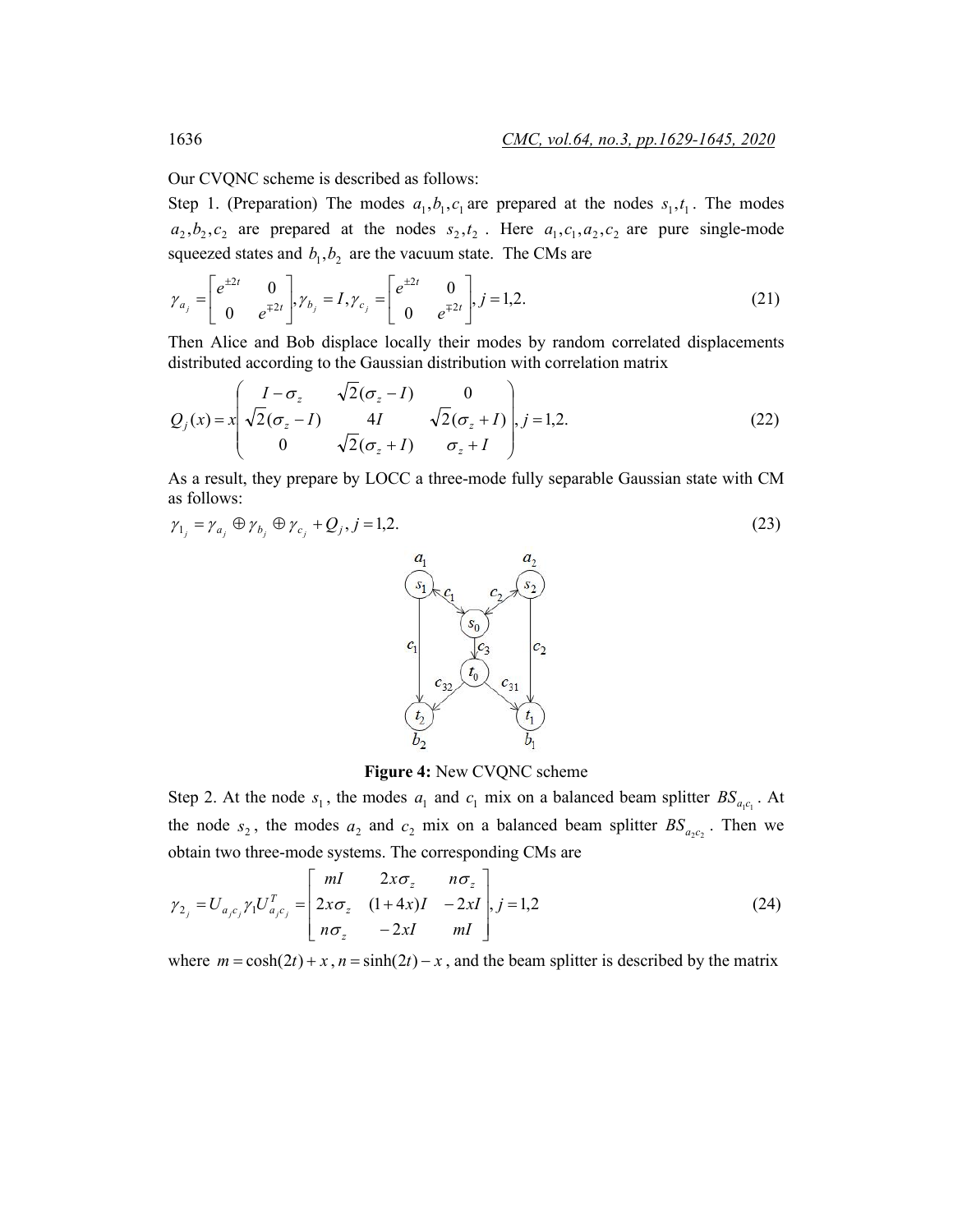$$
U_{a,c_j} = \begin{pmatrix} \frac{1}{\sqrt{2}}I & 0 & \frac{1}{\sqrt{2}}I \\ 0 & I & 0 \\ \frac{1}{\sqrt{2}}I & 0 & -\frac{1}{\sqrt{2}}I \end{pmatrix}, j = 1, 2.
$$
 (25)

Step 3.  $s_1, s_2$  send  $c_1, c_2$  to the node  $s_0$ , respectively.

Step 4. (Encoding at node  $t_0$ ) The new mode  $c_3$  is introduced at  $s_0$ . By applying the ADD operator to  $c_1, c_2$ , we obtain the encoded state  $c_3 = ADD(c_1, c_2)$ .

Step 5.  $s_0$  sends  $c_1$  to  $t_2$  via  $s_1$  and  $s_0$  sends  $c_2$  to  $t_1$  via  $s_1$ .  $c_3$  is sent to the node  $t_0$ .

Step 6. At the node  $t_0$ , the Gaussian cloning of  $c_3$  gives  $c_{31}$ ,  $c_{32}$ . And  $c_{31}$ ,  $c_{32}$  are sent to the node  $t_1, t_2$ , respectively.

Step 7. (Decoding at node  $t_1, t_2$ ) At the node  $t_1$ , we obtain the decoded state  $SUB(c_{31}, c_2) = c_1$  by applying the SUB operator to  $c_{31}, c_2$ . Similarly, at the node  $t_2$ , we obtain the decoded state  $SUB(c_{32}, c_1) = c_2$  by applying the SUB operator to  $c_{32}, c_1$ .

Step 8. At the node  $t_1$ , the mode  $c_1$  which from Step 7 mixes the mode  $b_1$  on another balanced beam splitter  $BS_{b,c}$ . At the node  $t_2$ , the mode  $c_2$  which from Step 7 mixes the mode  $b_2$  on balanced beam splitter  $BS_{b,c}$ . The balanced beam splitter  $BS_{b,c}$  is described by the matrix

$$
U_{b,c_j} = \begin{pmatrix} I & 0 & 0 \\ 0 & \frac{1}{\sqrt{2}}I & \frac{1}{\sqrt{2}}I \\ 0 & \frac{1}{\sqrt{2}}I & -\frac{1}{\sqrt{2}}I \end{pmatrix}, j = 1, 2.
$$
 (26)

Then the CMs turn to

$$
\gamma_{3_j} = U_{b_j c_j} \gamma U_{b_j c_j}^T = \begin{pmatrix} mI & \frac{2x + n}{\sqrt{2}} \sigma_z & \frac{2x - n}{\sqrt{2}} \sigma_z \\ \frac{2x + n}{\sqrt{2}} \sigma_z & \frac{1 + m}{2} I & \frac{1 + 4x - m}{2} I \\ \frac{2x - n}{\sqrt{2}} \sigma_z & \frac{1 + 4x - m}{2} I & \frac{1 + 8x + m}{2} I \end{pmatrix}.
$$
(27)

where  $m = \cosh(2t) + x$  and  $n = \sinh(2t) + x$ . We compute the lower symplectic Eigenvalue  $\nu$  of the matrix  $\gamma_{3,ab}^{(T_b)}$  corresponding to the reduced state of the modes *a* and *b* to get the conclusion that mode *a* and mode *b* are finally entangled by the interference on the beam splitter  $BS_{b,c}$ .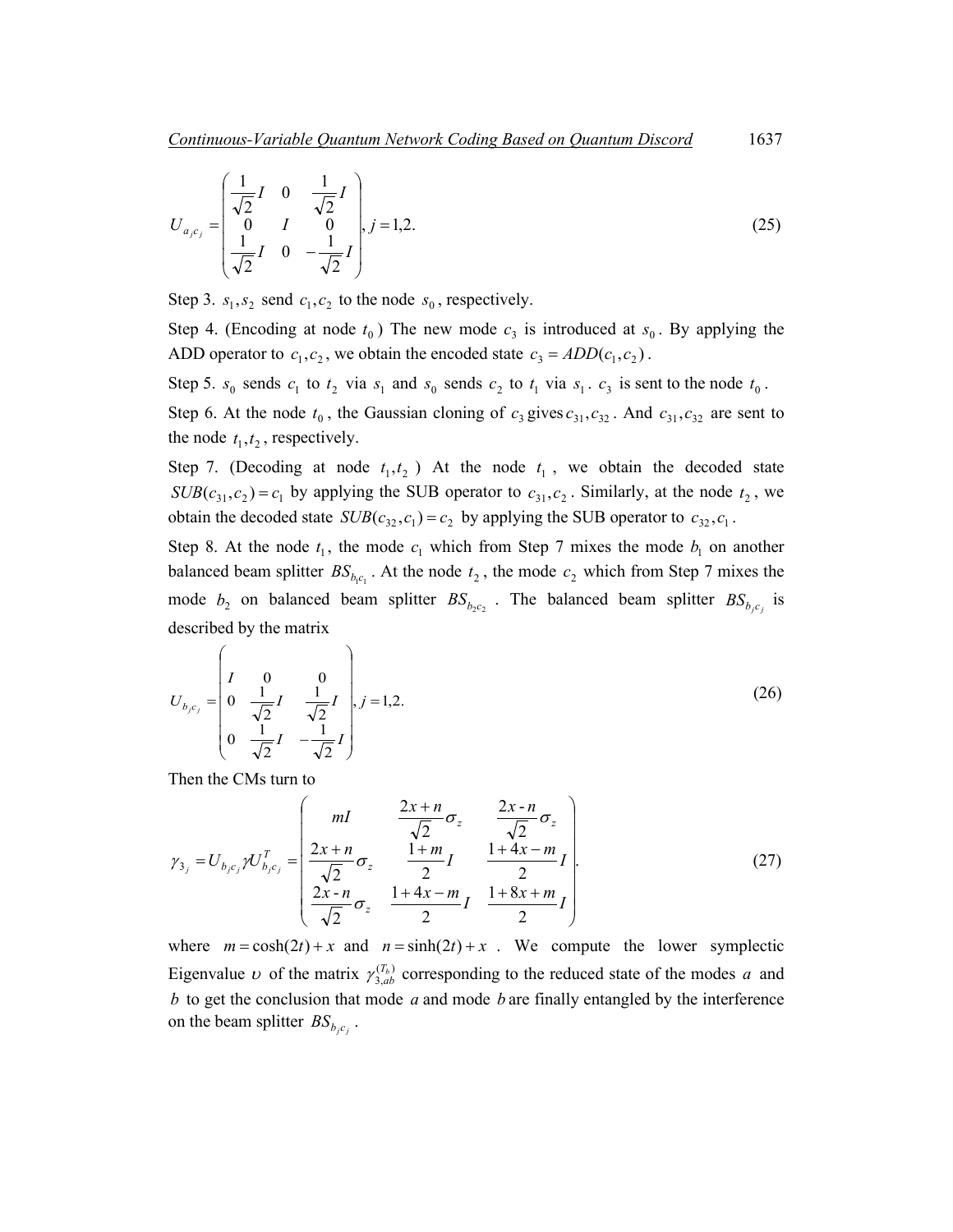## **4 Scheme analysis**

#### *4.1 Performance analysis*

In this section, we will provide performance analysis of our CVQNC scheme from the perspectives of fidelity and network throughput.

#### *4.1.1 Fidelity*

We consider the fidelity of the link  $s_1 \rightarrow t_1$  for transmitting the mode  $c_1$  and the link  $s_2 \rightarrow t_2$  for transmitting the mode  $c_2$ .

*Theorem 1: With ideal ADD/SUB operators, the fidelity of the link*  $s_i \rightarrow t_i$  *for transmitting the mode c<sub>i</sub> is*  $1/2$  *(i=1,2).* 

*Proof:* If the ADD/SUB operators are ideal, the relationship between the variances of the inputs  $|\alpha_1\rangle, |\alpha_2\rangle$  and the output  $|\alpha_{\pm}\rangle$  is

$$
\Delta^2 x_{\pm} = \Delta^2 x_1 = \Delta^2 x_2, \Delta^2 p_{\pm} = \Delta^2 p_1 = \Delta^2 p_2
$$
\n(28)

which indicates that this operation will not amplify quantum fluctuation. By applying the ideal ADD operation to  $c_1, c_2$  at the node  $s_0$ , we obtain the quantum state  $c_3 = \int d^2q G(q)|c_1 + c_2 + q|c_1 + c_2 + q|,$  (29)

$$
\begin{array}{c}\n\text{1} & \text{1} & \text{1} & \text{1} \\
\text{1} & \text{1} & \text{1} & \text{1}\n\end{array}
$$

where the displacement error *q* obeys a Gaussian distribution of

$$
G(q) = \frac{2}{\pi} \exp(-2|q|^2)
$$
 (30)

After the GC operation at the node  $t_0$ , the replicas of  $c_3$  are

$$
\{c_{31}, c_{32}\} = \int d^2 r G(r) \int d^2 q G(q) |c_1 + c_2 + q + r|c_1 + c_2 + q + r|,
$$
\n(31)

where *r* follows Gaussian distribution

$$
G(r) = \frac{2}{\pi} \exp(-2|r|^2).
$$
 (32)

After applying the ideal SUB operator to  $c_{32}, c_1$  at node  $t_1$ , the output is

$$
\rho_{out}^{1} = \int d^{2}r G(r) \int d^{2}q G(q) |c_{1} + q + r\rangle\langle c_{1} + q + r|
$$
\n(33)

By using  $\langle c|c'\rangle^2 = \exp(-|c-c'|^2)$  which is the property of coherent states, we calculate the fidelity of the link  $s_1 \rightarrow t_1$  as follows:

$$
F_1 = \left\langle c \left| \rho_{out}^1 \right| c^1 \right\rangle = \frac{4}{\pi^2} \int d^2 r d^2 q e^{-(2|q|^2 + 2|r|^2 + |q + r|^2)} = \frac{1}{2} \tag{34}
$$

For the reason of symmetry [Shang, Li and Liu (2017)], the fidelity of the link  $s_2 \rightarrow t_2$ for transmitting the mode  $c_2$  is also  $1/2$ .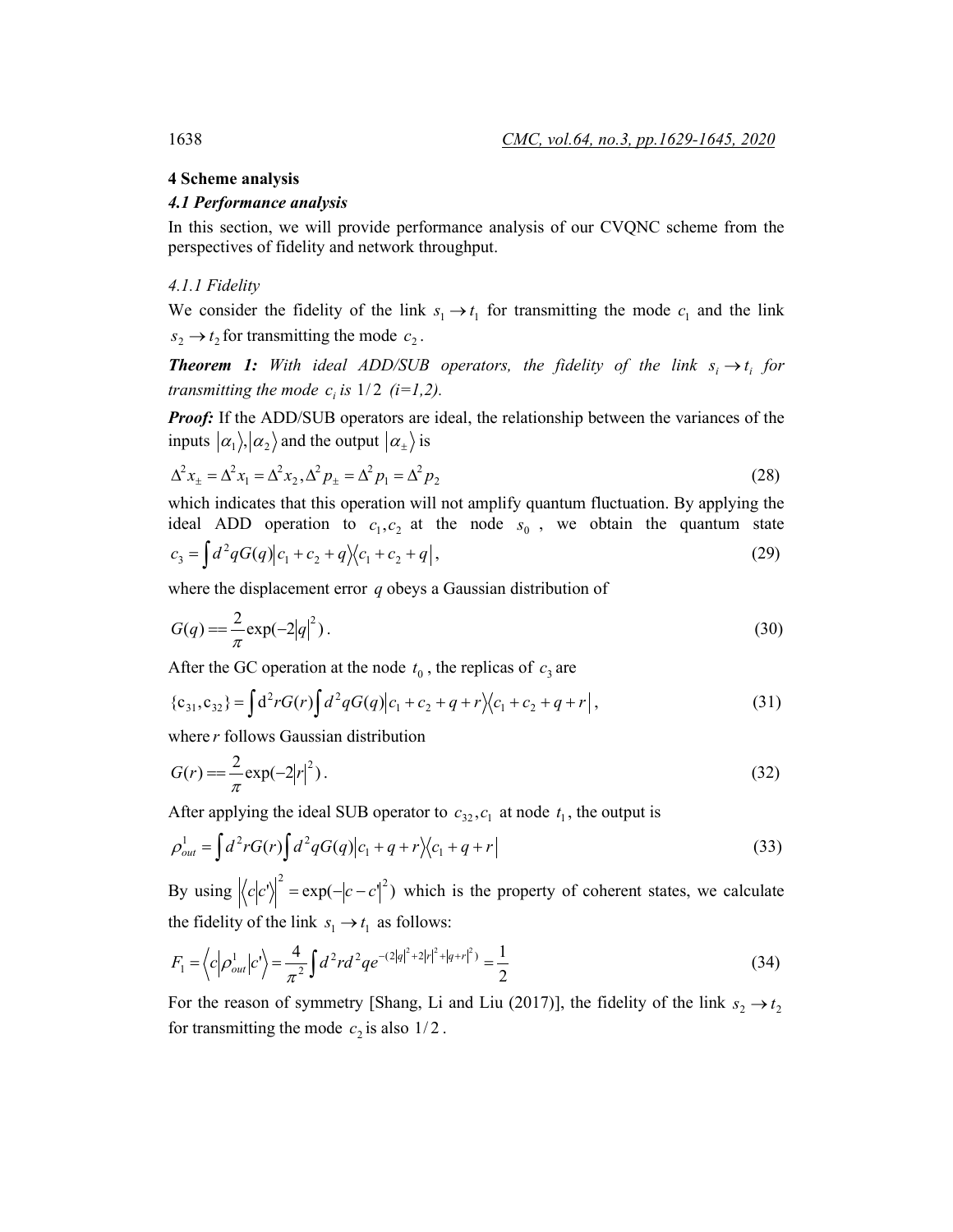#### *4.1.2 Network throughput*

Network throughput is one of criteria for evaluating the performance of network coding schemes. The extension from discrete variables to continuous variables means to vary from finite to infinite spaces. After one network transmission, the target node  $t_1$  receives

 $c_2, c_{31}$  and the target node  $t_2$  receives  $c_1, c_{32}$ .

**Theorem 2:** Each target node receives  $4\log_2 N$  bits of classical information via one network transmission.

*Proof:* Suppose that a coherent state  $\ket{x+ip}$  is modulated with classical characters, each classical character *x* or *p* has *N* elements which are  $0,1,...,N-1$ . The amount of information is

$$
I(x_i) = -\log_2 p(x_i) = \log_2 \frac{1}{p(x_i)} = \log_2 N,
$$
\n(35)

where  $x_i \in 0,1,\ldots,N-1$ . That is, the amount of information of a coherent state is  $2\log_2 N$ . So each target node receives  $4\log_2 N$  bits via one network transmission.

Similarly, we suppose qubits  $|0\rangle$  and  $|1\rangle$  are used to carry classical bits 0 and 1. In this case, the information of one qubit is the same as that of one bit. Also, the network throughput of DVQNC schemes can be measured in terms of classical bits. In XQQ, each target node receives 2 bits of classical information. In the QNC scheme with prior entanglement between senders [Hayashi (2007)], each target node receives one bit of classical information.

Compared with the DVQNC schemes, the CVQNC schemes contain more information. As a result, our CVQNC scheme has a larger network throughput than the DVQNC schemes.

#### *4.1.3 Network throughput*

Quantum discord is in a primitive place than entanglement, so we can give insight into the role of discord in entanglement distribution. We calculate the relative entropy of entanglement [Piani, Gharibian, Adesso et al. (2011)] and the relative entropy of discord [Nielsen and Chuang (2007)] to search for a relationship between the increase in entanglement and quantum discord.

The von Neumann entropy of quantum state  $\rho$  is

$$
S(\rho) = -tr(\rho \log \rho). \tag{36}
$$

The quantum relative entropy between two states  $\rho$  and  $\sigma$  is defined as

$$
S(\rho \, \|\, \sigma) = -S(\rho) - tr(\rho \log \sigma). \tag{37}
$$

The relative entropy of entanglement in the bipartition  $x$ -versus-  $y$  is defined as

$$
\varepsilon_{xy}(\rho) = \min_{\rho_{xy}} S(\rho \parallel \rho_{xy})
$$
\n(38)

which is the minimum relative entropy between the joint state  $\rho$  of x and y, where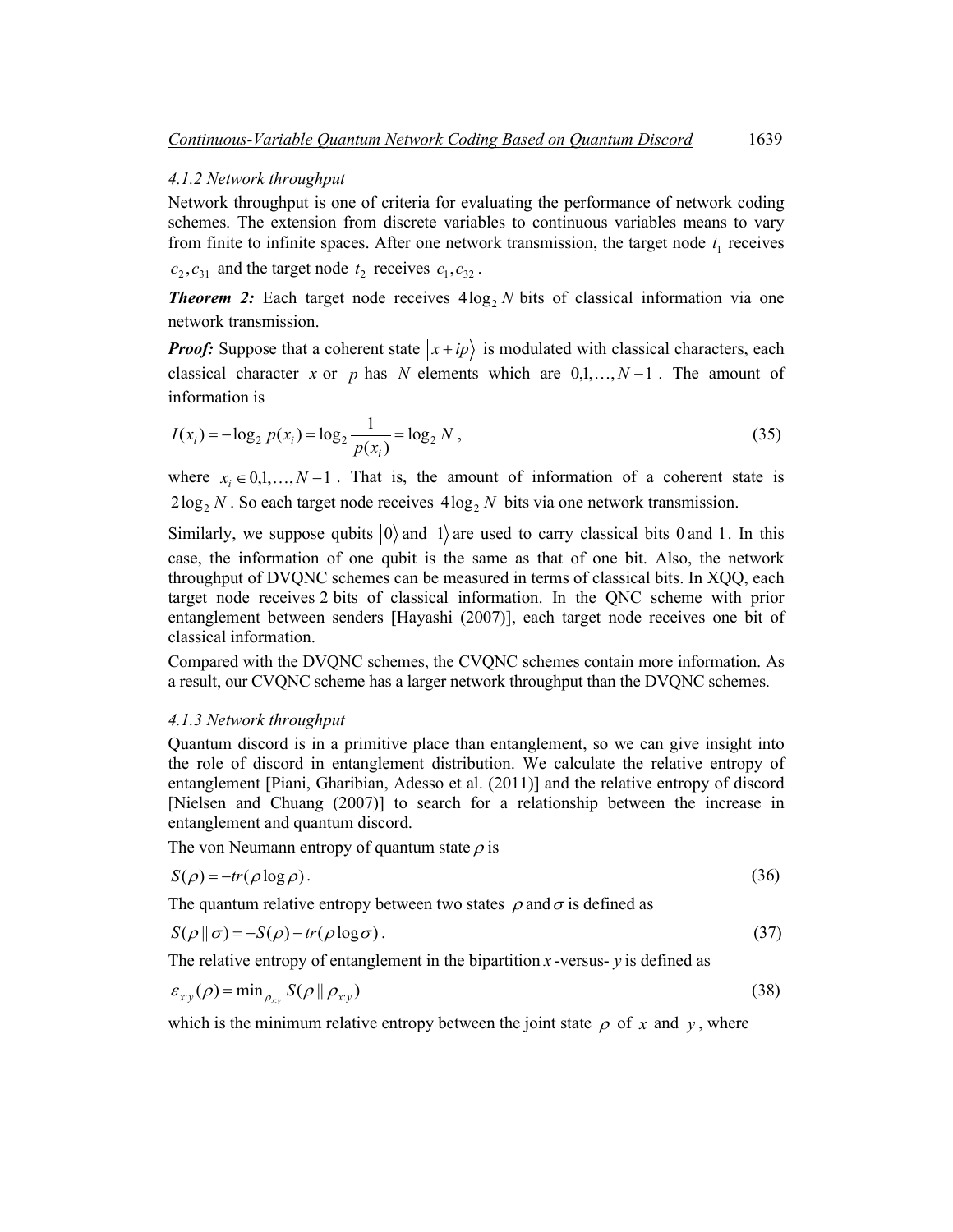$$
\rho_{xy} = \sum_{i} p_i \rho_x^i \otimes \rho_y^i. \tag{39}
$$

The relative entropy of discord is defined as

$$
D_{x|y}(\rho) = \min_{\chi_{x|y}} S(\rho || \chi_{x|y})
$$
\n(40)

which is the minimum relative entropy between  $\rho$  and the set of quantum-classical states

$$
\chi_{x|y} = \sum_{j} p_j \chi_x^j \otimes |j\rangle\langle j|_y, \qquad (41)
$$

where  $|j\rangle$  is an orthonormal basis for *y* [Abeyesinghe, Devetak, Hayden et al. (2009)].

The key step in our scheme is the transmission of ancillary modes  $c_i$  from source nodes  $s_i$  to target nodes  $t_i$ . The bipartitions  $ac:b$  and  $a:cb$  corresponds to the situations before and after the transmission of the ancillary modes. The difference between the relative entropy of entanglement in the bipartition *ac* :*b* and the relative entropy of entanglement in the bipartition *a* : *cb* can be limited [Madhok and Datta (2013)].

*Lemma 1: For any tripartite state*  $\rho_{abc}$ , the difference of entanglement is bounded by the *relative entropy of discord, i.e.,* 

$$
\left| \varepsilon_{a:bc}(\rho) - \varepsilon_{ac,b}(\rho) \right| \le D_{ab|c}(\rho). \tag{42}
$$

Reference [Bennett and Shor (1998)] indicates that under any completely positive tracepreserving map M the relative entropy is monotonic, i.e.,

$$
S(\rho \| \sigma) \ge S(M(\rho) \| M(\sigma)).
$$
\n<sup>(43)</sup>

By combining it with lemma 1, we can obtain the following theorem.

**Theorem 3:** Assuming the initial state of  $a$ , $b$  and  $c$  is  $u$ , and by means of a local encoding operation  $M_{ac}$ , the state will be  $g = M_{ac}(u)$ . We have

$$
\varepsilon_{\text{abc}}(g) \le \varepsilon_{\text{acb}}(u) + D_{\text{abc}}(g) \tag{44}
$$

*Proof:* A local operation on *ac* cannot increase entanglement in the *ac* : *b*, i.e.,

$$
\varepsilon_{ac,b}(g) \le \varepsilon_{ac,b}(u) \tag{45}
$$

It can be deduced that

$$
\varepsilon_{a:bc}(g) \le \varepsilon_{acb}(g) + D_{ab|c}(g) \le \varepsilon_{acb}(u) + D_{ab|c}(g). \tag{46}
$$

The local encoding operation  $M_{ac}$  in our scheme corresponds to the mixing operation of modes  $a_i$  and  $c_i$  on a balanced beam splitter  $BS_{a.c.}$ .

This theorem indicates that the increase in entanglement is less than or equal to quantum discord measured in the communication system. So quantum discord is a necessary prerequisite to the entanglement distribution.

#### *4.2 Security analysis*

The purpose of our CVQNC scheme based on quantum discord is to entangle two modes existing in source node and target node, respectively. In the process of entanglement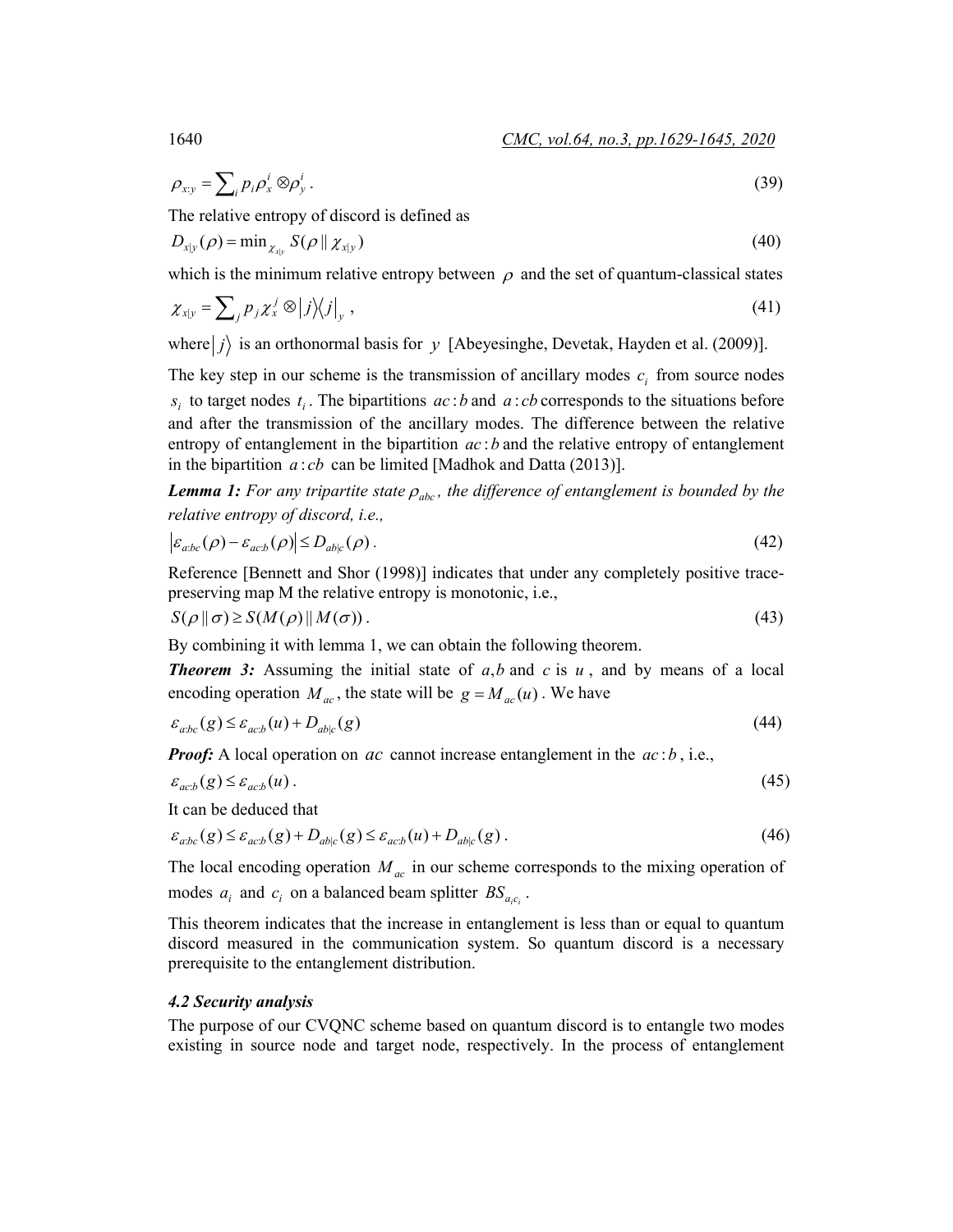distribution, the quantum channels are tentatively used. After the evolution of the system, channels are unnecessary, so attackers cannot eavesdrop the links to obtain information.

We analyze whether the ancillary mode  $c_i$  can be calculated and forged by eavesdropping the modes transmitted in quantum channels. For the reason of symmetry, we analyze the link  $s_1 \rightarrow t_1$  merely. In Step 2, the nodes  $s_1$  entangles mode  $a_1$  with the pair of modes  $(b_1 c_1)$  by mixing modes  $a_1$  and  $c_1$ , while mode  $c_1$  is separable from subsystem  $a_1 b_1$ . In Step 8, the nodes  $t_1$  mixes modes  $b_1$  and  $c_1$  on a balanced beam splitter, while the mode  $c_1$  still remains separable from subsystem  $a_1b_1$ .

**Theorem 4:** The mode  $c_i$  remains separable from subsystem  $a_i b_i$  at all times during the scheme.

*Proof:* The positive partial transpose (PPT) criterion declares that a three-mode Gaussian state with CM  $\gamma$  is separable with respect to bipartition  $x - (\gamma z)$  (where  $x, \gamma, z$  is an even permutation of *A*,*B*,*C*) if and only if the matrix  $\gamma^{(T_x)}$  satisfies the uncertainty relation [Giedke, Kraus, Lewenstein et al. (2001)], i.e.,

$$
\gamma^{(T_x)} - i\Omega \ge 0 \tag{47}
$$

For any matrix  $\gamma^{(T_x)}$ , there is a symplectic matrix *S* satisfying the condition  $S\Omega S^T = \Omega$ , such that

$$
S\gamma^{(T_x)}S^T = diag(s_1, s_1, s_2, s_2, s_3, s_3). \tag{48}
$$

The matrix  $\gamma^{(T_x)}$  possesses three invariants denoted by  $I_1, I_2, I_3 = \det(\gamma^{(T_x)})$  that can be calculated easily as coefficients of the characteristic polynomial of the matrix  $\Omega \gamma^{(T_x)}$ , i.e.,  $\det(\gamma^{(T_x)} - \mu I) = u^6 + I_1 u^4 + I_2 u^2 + I^3$ . (49)

The criterion declare that for CM  $\gamma$  the mode x is separable from the modes ( $vz$ ) if and only if Eq. (50) holds [Serafini (2007)].

$$
\sum_{j=1}^3 = \prod_{j=1}^3 (s_j^2 - 1) = I_3 - I_2 + I_1 - 1 \ge 0
$$
\n(50)

In Step 2, by choosing proper parameters  $d, r$  and  $x$ , the mode  $c_1$  can be separable from the subsystem  $a_1b_1$ . The CM  $\gamma^2$  turns to

$$
\gamma_2^{(T_c)} = \Lambda_c \gamma^2 \Lambda_c \tag{51}
$$

after partial transposition, where  $\Lambda_c = diag(1,1,1,1,1,-1)$ . The matrix  $\gamma_2^{(T_c)}$  possesses three invariants denoted  $I_1, I_2, I_3 = det(\gamma^2)$  which satisfy

$$
\det(\gamma_2^{(T_c)} - \mu I) = u^6 + I_1 u^4 + I_2 u^2 + I_3. \tag{52}
$$

The condition  $\sum = I_3 - I_2 + I_1 - 1 \ge 0$  has a simple expression  $\sum = x(wx + v)$ , where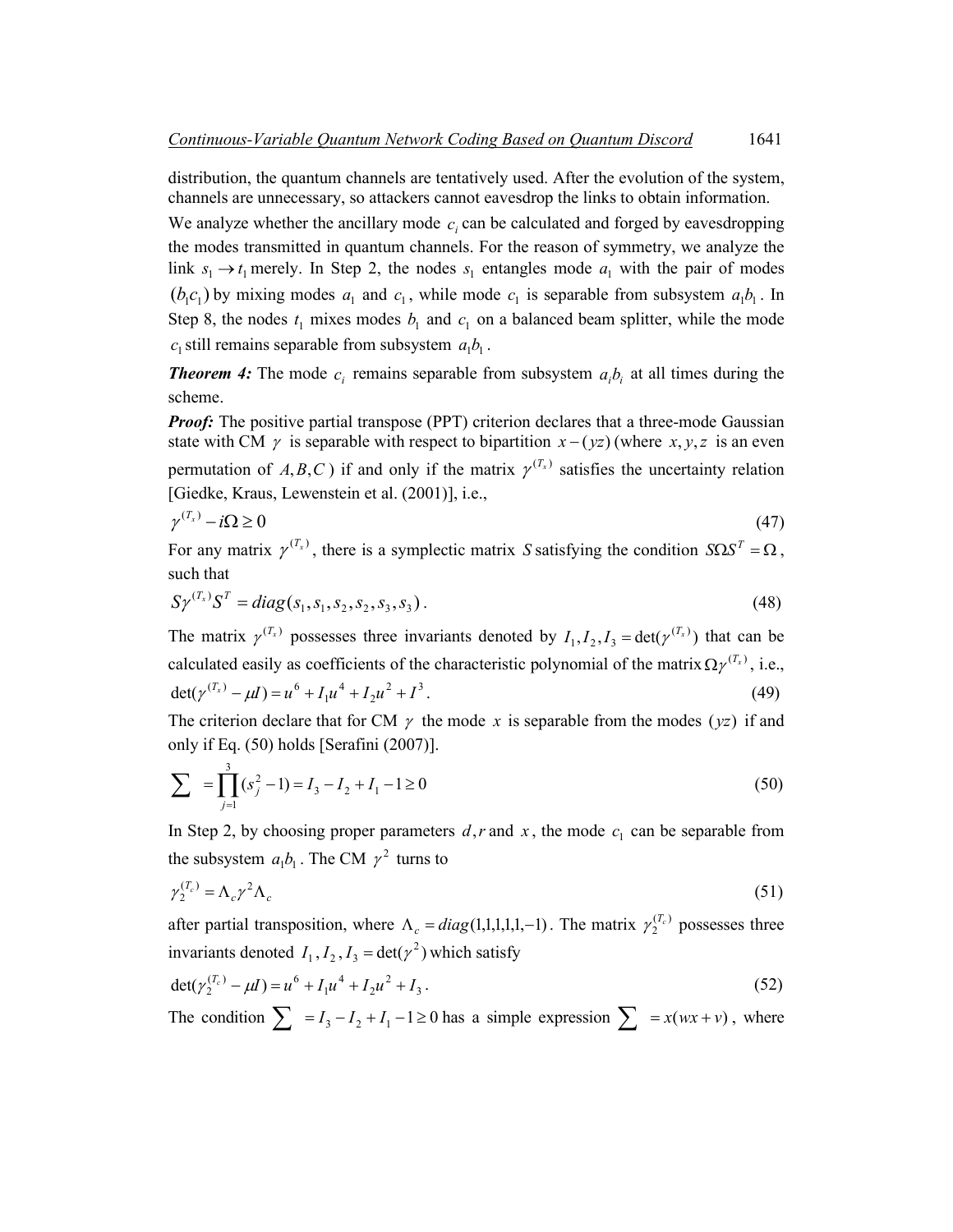*w* and *v* are functions of *d* and *r*. Taking  $e^{2(d-r)} = \frac{3}{2}$  and  $e^{2(d+r)} = 2$ , we get *w* > 0 and *v* < 0. On this condition, the threshold value  $x_{th} = -2.04$ *w*  $x_{th} = -\frac{v}{m} \approx 1.04$  and hence for  $x > x_{th}$ ,  $\sum$  > 0 is valid. In consequence, the mode  $c_1$  is separable from subsystem  $a_1b_1$  in Step. 2. In Step 8, for CM  $\gamma_3$ , supposing  $e^{2(d-r)} = \frac{3}{2}$ ,  $e^{2(d+r)} = 2$  and  $x = 1.041$ , we obtain

 $\sum \approx 0.3957 > 0$ . Thus the mode  $c_1$  remains separable from subsystem  $a_1b_1$ .

By using the separability criterion, we can get the conclusion that the mode  $c_i$  remains separable from  $a_i b_i$  at all times in our scheme.

Though the ancillary mode  $c_i$  can be eavesdropped in quantum channels, attackers or dishonest intermediate nodes cannot obtain any information about states  $a_i, b_i$  because the ancillary mode  $c_i$  is separable at all times. Attackers or dishonest intermediate nodes may forge the ancillary mode  $c_i$ , so the scheme will fail to construct entanglement. However, due to quantum uncertainty principle, it is rather complicated to forge the ancillary modes precisely. Once the entanglement construction fails, the scheme can restart from Step 1 and check if there exists an attacker or intermediate nodes are dishonest.

*Theorem 5: If the modes*  $c_1, c_2$  *are successfully transmitted, the modes*  $a_i$  *and*  $b_j$  *will be entangled for an arbitrarily small nonzero squeezing.*

*Proof:* We denote the CM  $\gamma_{3,a_jb_j}$  in the block form  $\gamma_{3,a_jb_j} = \begin{vmatrix} a & b \\ c & b \end{vmatrix}$ J  $\backslash$  $\overline{\phantom{a}}$  $\gamma_{3,a_jb_j} = \begin{pmatrix} A & C \\ C^T & B \end{pmatrix}$ , where A, B and C

are  $2 \times 2$  submatrices. The eigenvalue reads as

$$
v = \sqrt{\frac{\kappa - \sqrt{\kappa^2 - 4 \det(\gamma_{3, a_j b_j})}}{2}},
$$
\n(53)

where 
$$
det(\gamma_{3,ab}) = \left[\frac{1 + cosh(2t)}{2} + (e^{-2t} + \frac{1}{2})x\right]^2
$$
, (54)

$$
\kappa = \det(A) + \det(B) - 2\det(C) = m^2 + (n+2x)^2 + \frac{(m+1)^2}{4}
$$
\n(55)

For  $t > 0$  and 2  $x = \frac{(e^{2t} - 1)}{2}$ , we obtain  $u < 1$  [Mišta Jr. and Korolkova (2009)], therefore the modes *a* and *b* are entangled for an arbitrarily small nonzero squeezing.

## **5 Conclusion**

In this paper, from the perspective of quantum discord, we proposed a feasible CVQNC scheme in which a tripartite state is established between sources nodes and target nodes.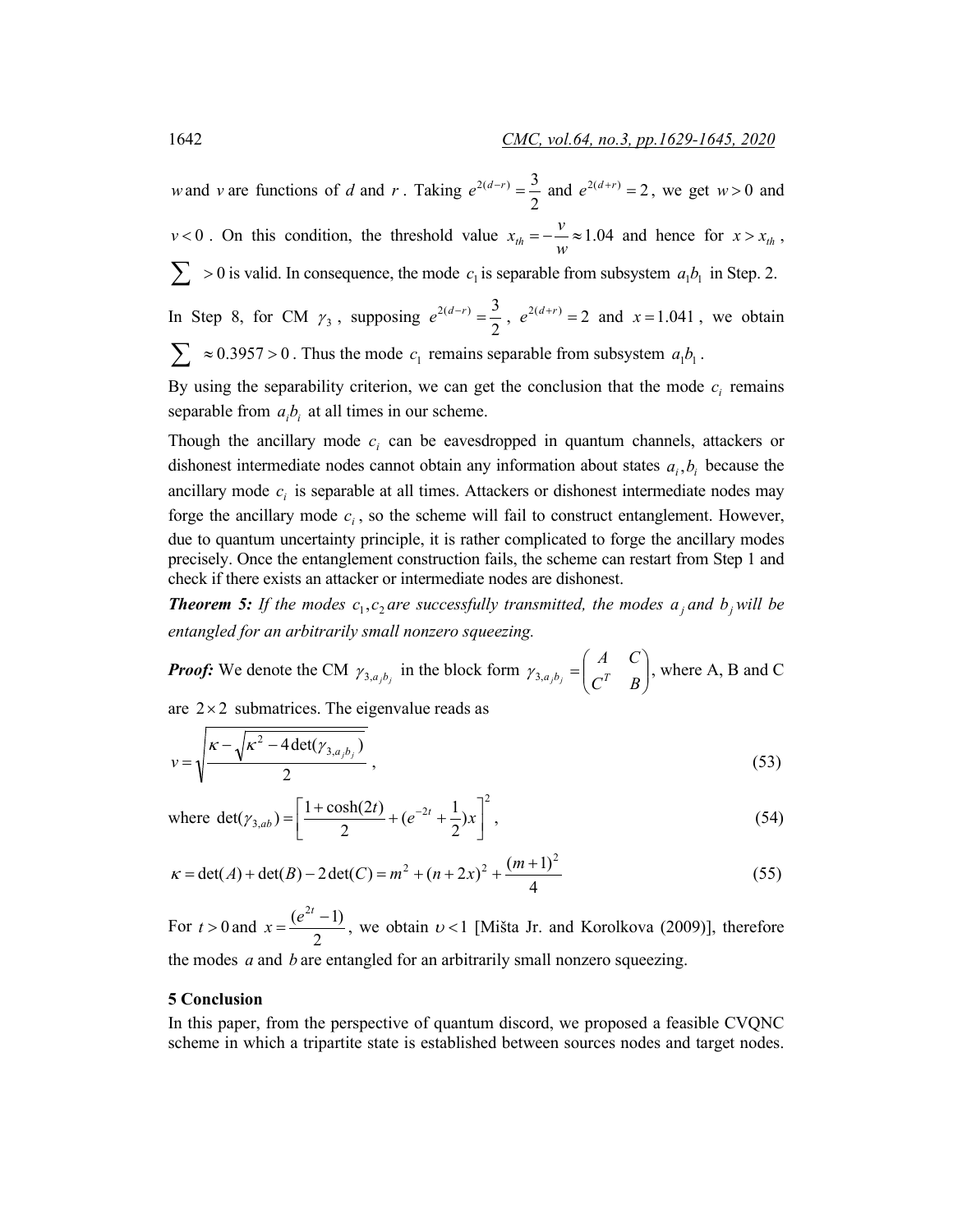By virtue of the CV-EDSS protocol, the scheme achieves quantum entanglement distribution from sources to targets on a butterfly network. The fidelity of the link for transmitting the ancillary modes from sources to targets is  $1/2$ . Our CVONC scheme has a larger network throughput than the DVQNC schemes. Security analysis proves that our scheme defends against eavesdropping and forgery which means it can be applied to the case of high security. The proposed CVQNC scheme provides a model for constructing entanglement in quantum network and a guidance for future work.

**Funding Statement:** This project is supported by the National Natural Science Foundation of China (No. 61571024, No. 61971021), Aeronautical Science Foundation of China (No. 2018ZC51016), and the National Key Research and Development Program of China (No. 2016YFC1000307) for valuable helps.

**Conflicts of Interest:** There is no conflict of interests or disclose all the conflicts of interest regarding the manuscript submitted.

## **References**

**Abeyesinghe, A.; Devetak, I.; Hayden, P.; Winter, A.** (2009): The mother of all protocols: restructuring quantum information's family tree. *Proceedings of the Royal Society A: Mathematical, Physical and Engineering Sciences*, vol. 465, no. 2108, pp. 2537-2563.

**Ahlswede, R.; Cai, N.; Li, S. Y.; Yeung, R. W.** (2000): Network information flow. *IEEE Transactions on Information Theory*, vol. 46, no. 4, pp. 1204-1216.

**Bennett, C. H.; Shor, P. W.** (1998): Quantum information theory. *IEEE Transactions on Information Theory*, vol. 44, no. 6, pp. 2724-2742.

**Cerf, N. J.; Ipe, A.; Rottenberg, X.** (2000): Cloning of continuous quantum variables. *Physical Review Letters*, vol. 85, no. 8, pp. 1754.

**Chuan, T.; Maillard, J.; Modi, K.; Paterek, T.; Paternostro, M. et al.** (2012): Quantum discord bounds the amount of distributed entanglement. *Physical Review Letters*, vol. 109, no. 7, pp. 070501.

**Cubitt, T. S.; Verstraete, F.; Dür, W.; Cirac, J. I.** (2003): Separable states can be used to distribute entanglement. *Physical Review Letters*, vol. 91, no. 3, pp. 037902.

**DeWitt, B. S.; Graham, N.** (2015): *The Many Worlds Interpretation of Quantum Mechanics*. Princeton University Press.

**Duan, L. M.; Guo, G. C.** (1998): A probabilistic cloning machine for replicating two non-orthogonal states. *Physics Letters A*, vol. 243, no. 5-6, pp. 261-264.

**Duan, L. M.; Guo, G. C.** (1998): Probabilistic cloning and identification of linearly independent quantum states. *Physical Review Letters*, vol. 80, no. 22, pp. 4999.

**Einstein, A.; Podolsky, B.; Rosen, N.** (1935): Can quantum-mechanical description of physical reality be considered complete? *Physical Review Letters*, vol. 47, no. 10, pp. 777.

Giedke, G.; Kraus, B.; Lewenstein, M.; Cirac, J. I. (2001): Separability properties of three-mode Gaussian states. *Physical Review A*, vol. 64, no. 5, pp. 052303.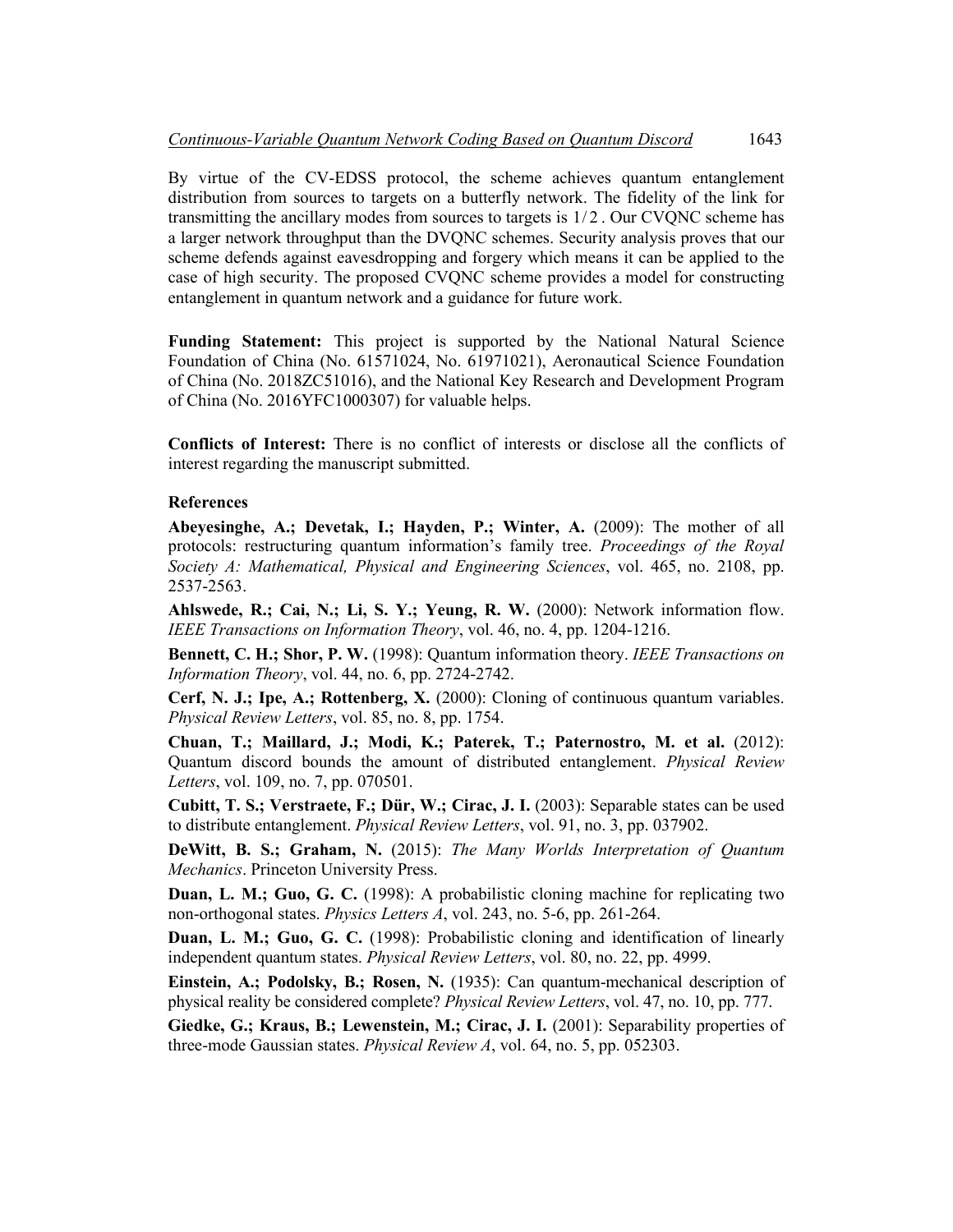Hayashi, M. (2007): Prior entanglement between senders enables perfect quantum network coding with modification. *Physical Review A*, vol. 76, no. 4, pp. 040301.

**Hayashi, M.; Iwama, K.; Nishimura, H.; Raymond, R.; Yamashita, S.** (2007): Quantum network coding. *Annual Symposium on Theoretical Aspects of Computer Science*, pp. 610-621.

**Li, D. D.; Gao, F.; Qin, S. J.; Wen, Q. Y.** (2018): Perfect quantum multiple-unicast network coding protocol. *Quantum Information Processing*, vol. 17, no. 1, pp. 13.

**Lindblad, G.** (1973): Entropy, information and quantum measurements. *Communications in Mathematical Physics*, vol. 33, no. 4, pp. 305-322.

**Madhok, V.; Datta, A.** (2013): Quantum discord as a resource in quantum communication. *International Journal of Modern Physics B*, vol. 27, no. 1-3, pp. 1345041.

**Mišta Jr., L.; Korolkova, N.** (2008): Distribution of continuous-variable entanglement by separable Gaussian states. *Physical Review A*, vol. 77, no. 5, pp. 050302.

**Mišta Jr., L.; Korolkova, N.** (2009): Improving continuous-variable entanglement distribution by separable states. *Physical Review A*, vol. 80, no. 3, pp. 032310.

**Nguyen, H. V.; Babar, Z.; Alanis, D.; Botsinis, P.; Chandra, D. et al.** (2017): Towards the quantum internet: Generalized quantum network coding for large-scale quantum communication networks. *IEEE Access*, vol. 5, pp. 17288-17308.

**Nielsen, M. A.; Chuang, I.** (2007): Quantum computation and quantum information, *Mathematical Structures in Computer Science*, vol. 17, no. 6, pp. 1115-1115.

**Ollivier, H.; Zurek, W. H.** (2001): Quantum discord: a measure of the quantumness of correlations. *Physical Review Letters*, vol. 88, no. 1, pp. 017901.

**Piani, M.; Gharibian, S.; Adesso, G.; Calsamiglia, J.; Horodecki, P. et al.** (2011): All nonclassical correlations can be activated into distillable entanglement. *Physical Review Letters*, vol. 106, no. 22, pp. 220403.

**Satoh, T.; Le Gall, F.; Imai, H.** (2012): Quantum network coding for quantum repeaters. *Physical Review A*, vol. 86, no. 3, pp. 032331.

**Serafini, A.** (2007): Detecting entanglement by symplectic uncertainty relations. *JOSA B*, vol. 24, no. 2, pp. 347-354.

**Shang, T.; Li, K.; Chen, R.; Liu, J. W.** (2019): Continuous-variable quantum network coding against pollution attacks. *International Workshop on Quantum Technology and Optimization Problems*, pp. 196-206. Springer.

**Shang, T.; Li, K.; Liu, J. W.** (2017): Continuous-variable quantum network coding for coherent states. *Quantum Information Processing*, vol. 16, no. 4, pp. 107.

**Shang, T.; Pei, Z.; Chen, R.; Liu, J.** (2019): Quantum homomorphic signature with repeatable verification. *Computers, Materials & Continua*, vol. 59, no. 1, pp. 149-165.

**Wang, F.; Luo, M. X.; Xu, G.; Chen, X. B.; Yang, Y. X.** (2018): Photonic quantum network transmission assisted by the weak cross-Kerr nonlinearity. *Science China Physics, Mechanics & Astronomy*, vol. 61, no. 6, pp. 060312.